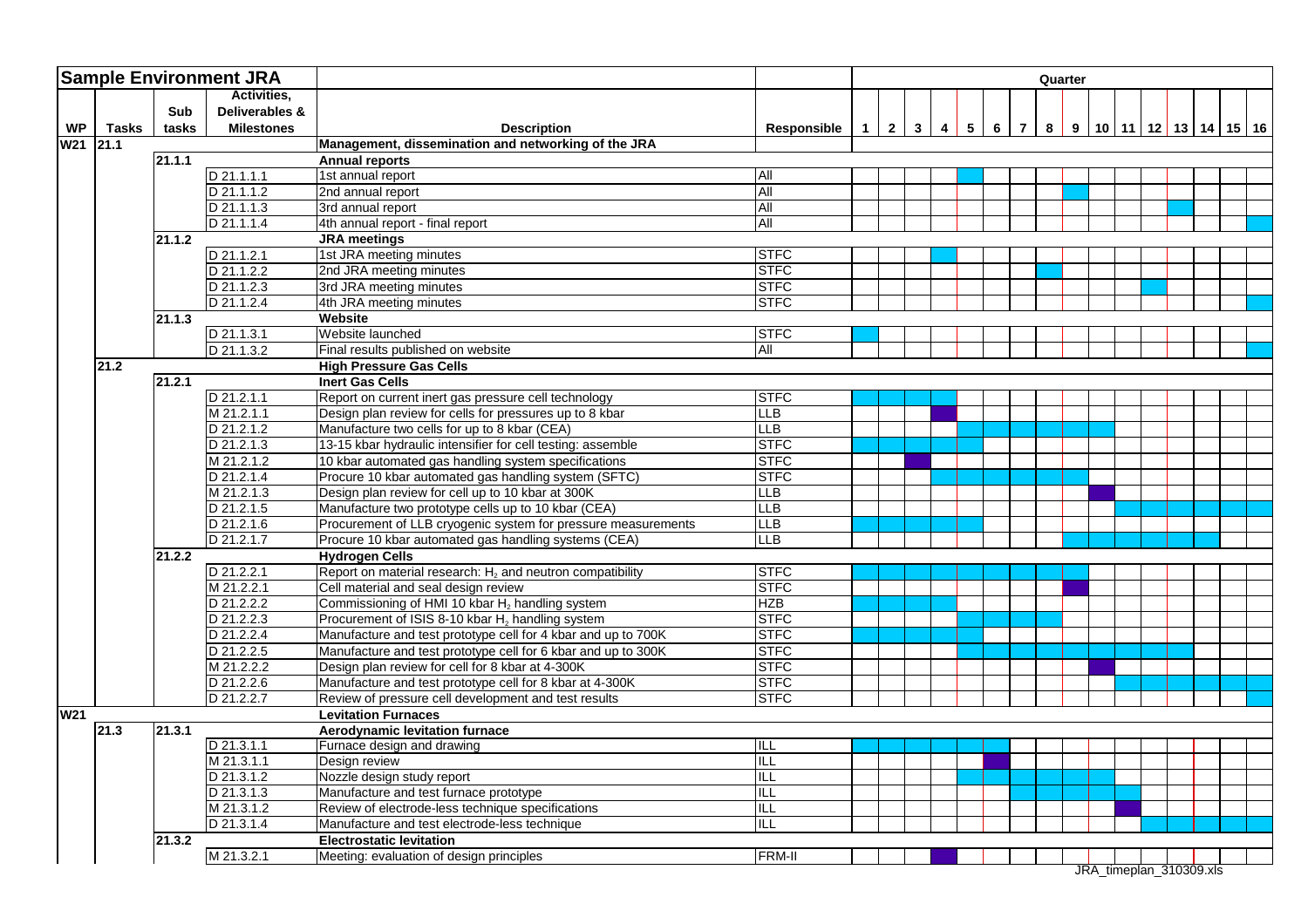|           |                                  |            | <b>Sample Environment JRA</b> |                                                              |                    | Quarter |              |                |   |                |   |                |   |  |  |  |  |  |                                      |
|-----------|----------------------------------|------------|-------------------------------|--------------------------------------------------------------|--------------------|---------|--------------|----------------|---|----------------|---|----------------|---|--|--|--|--|--|--------------------------------------|
|           |                                  |            | <b>Activities,</b>            |                                                              |                    |         |              |                |   |                |   |                |   |  |  |  |  |  |                                      |
|           |                                  | Sub        | Deliverables &                |                                                              |                    |         |              |                |   |                |   |                |   |  |  |  |  |  |                                      |
| <b>WP</b> | Tasks                            | tasks      | <b>Milestones</b>             | <b>Description</b>                                           | <b>Responsible</b> |         | $\mathbf{2}$ | 3 <sup>1</sup> | 4 | 5 <sub>1</sub> | 6 | $\overline{7}$ | 8 |  |  |  |  |  | 9   10   11   12   13   14   15   16 |
|           | D 21.3.2.1                       |            |                               | Design review of sample position electrostatic systems/laser | <b>FRM-II</b>      |         |              |                |   |                |   |                |   |  |  |  |  |  |                                      |
|           |                                  | M 21.3.2.2 |                               | Review of mechanical design                                  | <b>FRM-II</b>      |         |              |                |   |                |   |                |   |  |  |  |  |  |                                      |
|           | D 21.3.2.2<br>D 21.3.2.3<br>21.4 |            |                               | Manufacture and test control systems                         | <b>FRM-II</b>      |         |              |                |   |                |   |                |   |  |  |  |  |  |                                      |
|           |                                  |            |                               | Test report on system                                        | <b>FRM-II</b>      |         |              |                |   |                |   |                |   |  |  |  |  |  |                                      |
|           |                                  |            |                               | <b>Gas Adsorption Systems</b>                                |                    |         |              |                |   |                |   |                |   |  |  |  |  |  |                                      |
|           |                                  | 21.4.1     |                               | Remote control process system, 300 bar/200°C                 |                    |         |              |                |   |                |   |                |   |  |  |  |  |  |                                      |
|           |                                  | D 21.4.1.1 |                               | Build adsorption isotherm sample prep. p<1.5bar; T:1.5-600K  | <b>HZB</b>         |         |              |                |   |                |   |                |   |  |  |  |  |  |                                      |
|           |                                  |            | M 21.4.1.1                    | Review of system parameters                                  | <b>HZB</b>         |         |              |                |   |                |   |                |   |  |  |  |  |  |                                      |
|           |                                  |            | D 21.4.1.2                    | Gas handling system with dynamic flow: 300 bar; up to 500K   | <b>HZB</b>         |         |              |                |   |                |   |                |   |  |  |  |  |  |                                      |
|           | 21.4.2                           |            |                               | Gravimetric measurement system, 300 bar/20-500K              |                    |         |              |                |   |                |   |                |   |  |  |  |  |  |                                      |
|           |                                  |            | D 21.4.2.1                    | Build magnetic suspension balance for neutron environments   | <b>HZB</b>         |         |              |                |   |                |   |                |   |  |  |  |  |  |                                      |
|           |                                  |            | M 21.4.2.1                    | Review of system parameters                                  | <b>HZB</b>         |         |              |                |   |                |   |                |   |  |  |  |  |  |                                      |
|           |                                  |            | D 21.4.2.2                    | Addition of vapour mixing option: p<35bar; T<400K            | <b>HZB</b>         |         |              |                |   |                |   |                |   |  |  |  |  |  |                                      |
|           |                                  |            | D 21.4.2.3                    | Extension of temperature range 20-700K at low pressures      | <b>HZB</b>         |         |              |                |   |                |   |                |   |  |  |  |  |  |                                      |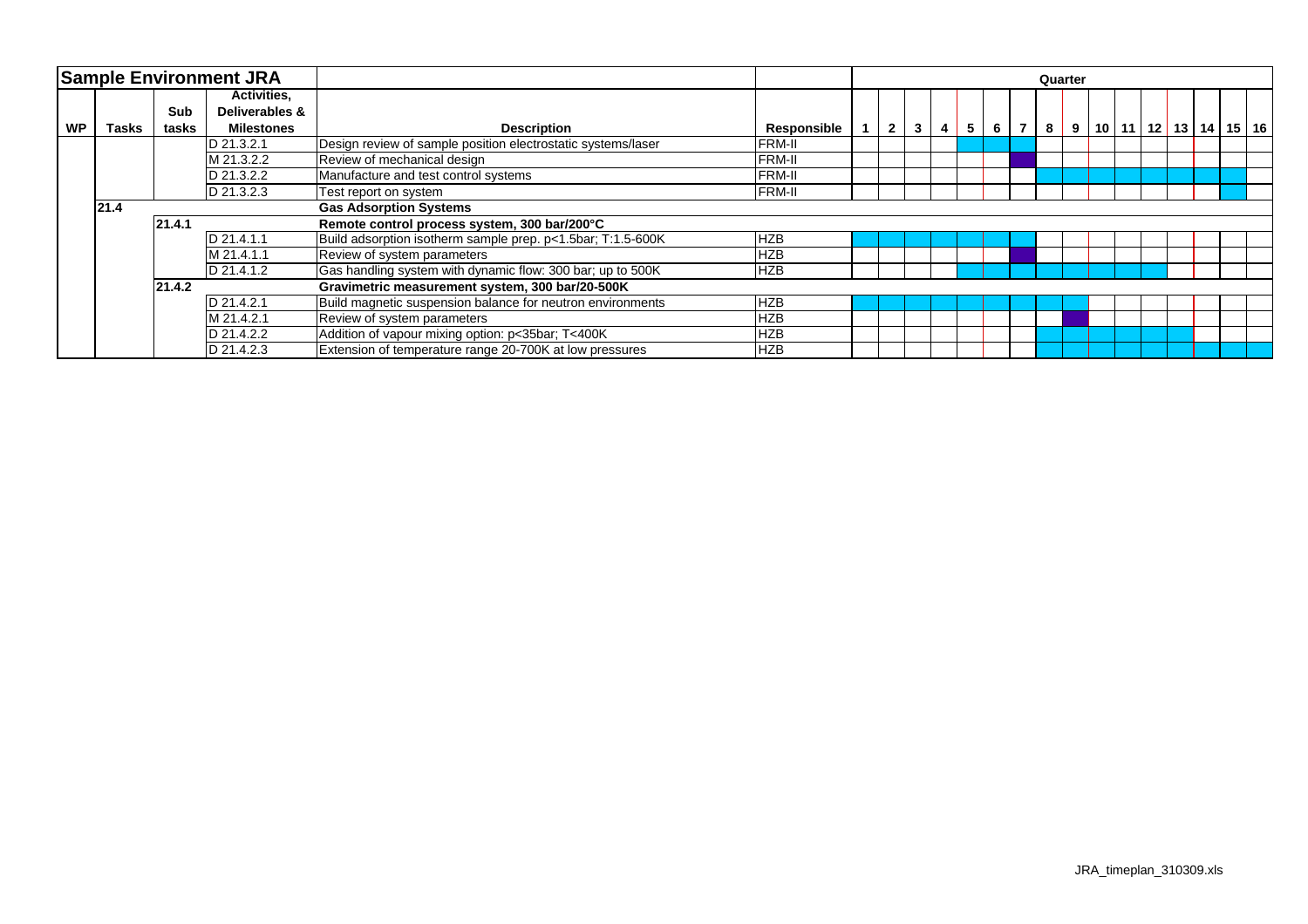| <b>Sample Environment JRA4</b> |              |                                                      |                                                                             |   |              |  |  |
|--------------------------------|--------------|------------------------------------------------------|-----------------------------------------------------------------------------|---|--------------|--|--|
| Work<br>package                | <b>Tasks</b> | Activities,<br>Deliverables and<br><b>Milestones</b> | <b>Description</b>                                                          | 1 | $\mathbf{2}$ |  |  |
| W <sub>1</sub>                 |              |                                                      | <b>High Pressure Gas Cells</b>                                              |   |              |  |  |
|                                | T1.1         |                                                      | <b>Inert Gas Cells</b>                                                      |   |              |  |  |
|                                |              | A1                                                   | Design and produce cells up to 8 kbar (1.5 - 300 K)                         |   |              |  |  |
|                                |              | $\overline{A2}$                                      | 15 kbar hydraulic intensifier for cell testing                              |   |              |  |  |
|                                |              | A <sub>3</sub>                                       | 10 kbar automated gas handling system for inert gases                       |   |              |  |  |
|                                |              | A4                                                   | Design and prototype 10 kbar cells for 300 K                                |   |              |  |  |
|                                | T1.2         |                                                      | <b>Hydrogen Cells</b>                                                       |   |              |  |  |
|                                |              |                                                      |                                                                             |   |              |  |  |
|                                |              | A1                                                   | Materials Research $-H_2$ compatibility/neutron transmission                |   |              |  |  |
|                                |              | $\overline{A2}$                                      | Ambient temperature high pressure H2 system                                 |   |              |  |  |
|                                |              | A <sub>3</sub>                                       | Produce and test cell for 4 kbar and up to 700 K                            |   |              |  |  |
|                                |              | $\overline{A4}$                                      | Produce and test cell for 6 kbar and up to 300 K                            |   |              |  |  |
|                                |              | A <sub>5</sub>                                       | Design and prototype 8 kbar cells for LT - 300 K                            |   |              |  |  |
|                                | T1.3         |                                                      | <b>In-situ Pressure Measurement Development</b>                             |   |              |  |  |
|                                |              | A <sub>1</sub>                                       | Investigation of applicable techniques                                      |   |              |  |  |
|                                |              | $\overline{A2}$                                      | Development of techniques and prototypes                                    |   |              |  |  |
| W <sub>2</sub>                 |              |                                                      | <b>Levitation Furnaces</b>                                                  |   |              |  |  |
|                                | T2.1         |                                                      | <b>Aerodynamic levitation furnace</b>                                       |   |              |  |  |
|                                |              | A1                                                   | Furnace design: lasers, nozzle, neutron access & gas handling               |   |              |  |  |
|                                |              | $\overline{A2}$                                      | Nozzle Design study                                                         |   |              |  |  |
|                                |              | A <sub>3</sub>                                       | Construction and testing                                                    |   |              |  |  |
|                                |              | A4                                                   | Construction and tests of electroless technique                             |   |              |  |  |
|                                | T2.2         |                                                      | <b>Electrostatic levitation</b>                                             |   |              |  |  |
|                                |              | A <sub>1</sub>                                       | Evaluation of design principles                                             |   |              |  |  |
|                                |              |                                                      | Evaluation and design of sample position electrostatic systems              |   |              |  |  |
|                                |              | A2                                                   | and laser                                                                   |   |              |  |  |
|                                |              | A3                                                   | <b>Mechanical Design</b>                                                    |   |              |  |  |
|                                |              | A4                                                   | Evaluation and design of control systems and fabrication                    |   |              |  |  |
|                                |              | A <sub>5</sub>                                       | System testing                                                              |   |              |  |  |
| W <sub>3</sub>                 |              |                                                      | <b>Gas Adsorption Systems</b>                                               |   |              |  |  |
|                                | T3.1         |                                                      | Remote control process system, 300 bar/200°C                                |   |              |  |  |
|                                |              | A <sub>1</sub>                                       | Adsorption isotherm sample preparation at low pressures                     |   |              |  |  |
|                                |              | A <sub>2</sub>                                       | Gas handling with dynamic gas flow option 300bar up to 500K                 |   |              |  |  |
|                                | T3.2         |                                                      | Gravimetric measurement system, 300 bar/20-500 K                            |   |              |  |  |
|                                |              | A1                                                   | Magnetic suspension balance for neutron environments                        |   |              |  |  |
|                                |              | A2                                                   | Addition of vapour mixing option pressure <35bar temperature <400K          |   |              |  |  |
|                                |              | A <sub>3</sub>                                       | Extension of temperature range 20-700K for low pressures                    |   |              |  |  |
|                                | T3.3         |                                                      | <b>Cells for reflectivity measurements</b>                                  |   |              |  |  |
|                                |              | A <sub>1</sub>                                       | Design and fabricate cell with controlled humidity (10 - 80°C, $p < 3$ bar) |   |              |  |  |
|                                |              | A2                                                   | Design and fabrication of a cell: gravimetric measurement, 3 bars & 70-300  |   |              |  |  |